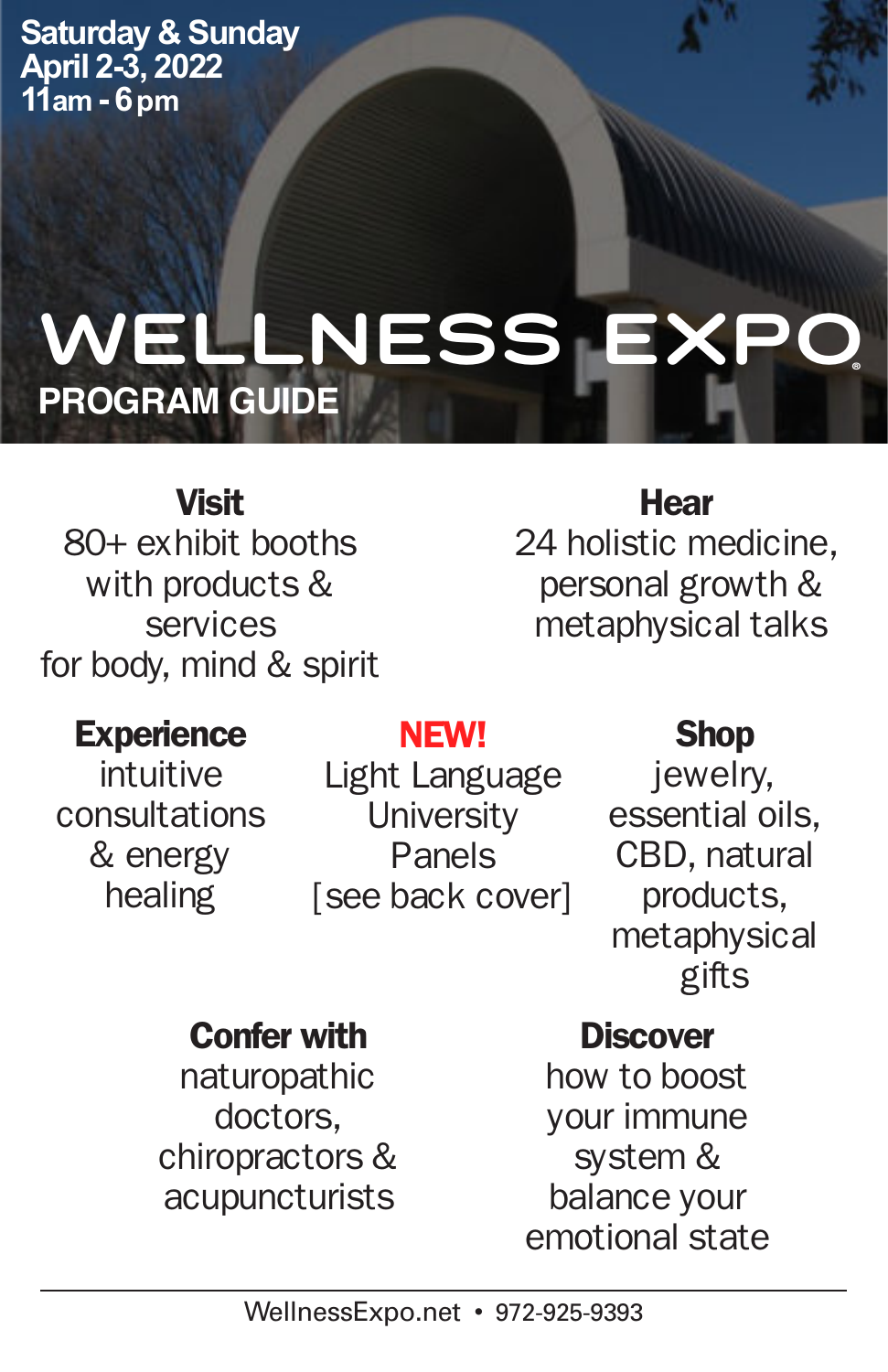# Saturday, April 2 11:30 AM

Past Life Healing Lisa Chalmers, CHt., CPLR 972-998-7491

Often times it's the awareness of the past that frees us in the future. Come explore a short past life regression to go back and look at what gifts we can discover. Lisa Chalmers is a Certified Hypnotherapist, Certified Past Life Regression Healer, a Reiki Master, an Intuitive Psychic Medium (she gets pictures in her minds eye) and she is Clairaudient (she hears messages). She owns Inner Muse Hypnosis, where she offers Hypnotherapy and Past Life Regression.

Visit: www.InnerMuseHypnosis.com

#### 12:00 PM

#### Spiritual Insights Psychic Jennifer Hall

psychicjenniferhall@gmail.com The Universe utilizes Jennifer Hall to relay the most important and essential messages for an individual's achievement of Highest Good. In this forum, Jennifer will share the information in whatever form it is received- as messages from past loved ones, insight into misuse of personal energy, teachings about Universal Truths, etc. Jennifer Hall is the host of Lessons from the Universe™ with Jennifer Hall a channeled podcast available on iTunes and PodBean. She is a psychic, clairvoyant, medium, empath, and channel. She is a spiritual counselor and healer, life coach and advisor. Visit: psychicjenniferhall.com

#### 12:30 PM Light Language Ana Noyce 817-944-0867

Light language is a holographic universal language that we as human beings are fluent in on a subconscious level. It is about understanding yourself as a multi-dimensional being as you awaken to the power of cocreating, in aligning your mind, body, and soul. Ana is an Usui & Karuna Reiki Master Teacher. She is certified in Akashic Record consulting and is a Blessing Giver. She also studied under various spiritual teachers as she progressed in understanding the connection of the physical and spiritual world as One. Visit: http://www.circleinsights.com/

# **2:00 PM**<br>The Power of Connection in 2022 Joy Kauf 972-221-8080

Visit: https://darlagray.com

1:30 PM Connect in Spirit<sup>™</sup> Gathering Darla Gray 469-290-2644 Intuitive Medium Darla Gray will facilitate a Connect in Spirit™ Gathering which will include: - Evidence of life after death and messages from loved ones in spirit - Questions & Answers on mediumship. Darla is an intuitive medium and healing facilitator who connects with loved ones in spirit. She delivers details and messages to support the healing process. Darla offers readings, training, healing circles and development circles in person and online.

Are you ready to connect and communicate with your angels and inner guidance? This is the year to be able to Manifest & receive clear guidance. Joy will share with you some practical tools to clear your energy and explore how to be more present to receive your messages. Joy Kauf is the founder of the Miracles of Joy Spiritual Center, a Mecca for healings, readings, and esoteric studies in the Dallas area. Joy is a Master Teacher of Galactic Healing and is certified as an Advanced Theta Practitioner, as well as a Reiki Master Teacher. Visit: www.galactichealing.org

#### 3:30 PM Creating Space in an ImperfectWorld Terri Groom 214-564-6349

Come join Terri Groom for an informative and engaging talk on hope and connection. Learn how to replace your day to day struggles with a stronger, more meaningful connection with the spirit world. Your guides are wanting to talk to you! Terri Groom is a Medium as well as a Medical Intuitive, Animal Communicator, Trance Healer and Life Coach. She utilizes clair senses as well as pure channeling. Terri is a published author under the pen name of A. Tacked and has been featured on Netflix. Email: vitaperceptions@gmail.com

#### 4:00 PM Bioenergéticas and Wellness Renee Jones 801-979-9124

Renee will explain how BioEnergetics can benefit your health as an important tool to support the innate intelligence of the body so it can correct itself. Renee is a Family and Nutritional Herbalist, who has been working with herbs for the past 8 years. In addition, she is a NES Health Practitioner, who is also trained in Energy for Life Technology that includes all of the basics of health and emotional healing.

Visit:practitioners.neshealth.com/p/reneejones

#### 2:30 PM Reset Your Emotional Life! Sue Siebens 214-437-2737

Learn about Emotional Resolution(TM), or EmRes(TM), a tool to resolve emotional tensions. EmRes is a natural, gentle and safe way to remove unwanted emotions from your life, leaving boundaries in place and "positive" emotions to flourish. Sue Siebens facilitates Emotional Resolution with her clients and teaches Self-EmRes to compliment personal growth and development. She is a published author: "Get Unstuck Naturally".

Visit: https://NaturalEmotionalWellness.com

#### 4:30 PM Spiritual Physics: Multidimensional Healing Neil

972-221-8080 Come join Neil for a journey into the spirit world. With direction from Spirit, he will work with attendees to identify any energy issues, and to heal and release them. Neil is a gifted Psychic Medium, Reiki Master, Advanced Theta Practitioner and Galactic III Practitioner. Visit him at: www.marshallneil.com

#### 1:00 PM **Immune Boosting Tips** Dr.Aldo D'Aversa, DC, Dipl. O.M. 972-233-2929

Learn strategies on how to build up your immune system. Find out which one vitamin will reduce your health risk more than any other nutrition. Discover how Chinese Medicine remedies support your immune system with both acute and chronic conditions. Dr. Aldo D'Aversa is physician trained as a chiropractor and a Chinese medicine doctor. This unique education has allowed him to integrate the Western medical diagnosis with the Chinese medicine pattern diagnosis, allowing for a clearer understanding of disease and health.

#### 3:00 PM **The Path of Spiritual** Freedom **F**ckankar 214-929-3872

This mini-workshop will prepare you to find your true purpose, to find greater love than you've ever known, and to find spiritual freedom. Eckankar, The path of spiritual freedom, teaches that each of us is Soul, a spark of God sent to the world to gain spiritual experience. Eckankar teaches simple spiritual exercises to experience the Light and Sound of God.

5:00 PM-7:00 PM One with Spirit Gallery-\$25

Joy Kauf & Neil - 972-221-8080 Join Joy and Neil and experience their connection with spirit. A gallery is where messages are given to individuals in the audience. They will offer intuitive readings from Angels, Ascended Masters, Guides, ET contact and Loved Ones from the Spirit World. Come and receive channeledmessages and see what guidance spirit has for you. Joy Kauf is the founder of the Miracles of Joy Spiritual Center, a Mecca for healings, readings, and esoteric studies in the Dallas area. Joy is a Master Teacher of Galactic Healing and is certified as an Advanced Theta Practitioner, as well as a Reiki Master Teacher. Visit: www.galactichealing.org Neil is a gifted Psychic Medium, Reiki Master, Advanced Theta Practitioner and Galactic III Practitioner. Visit him at: www.marshallneil.com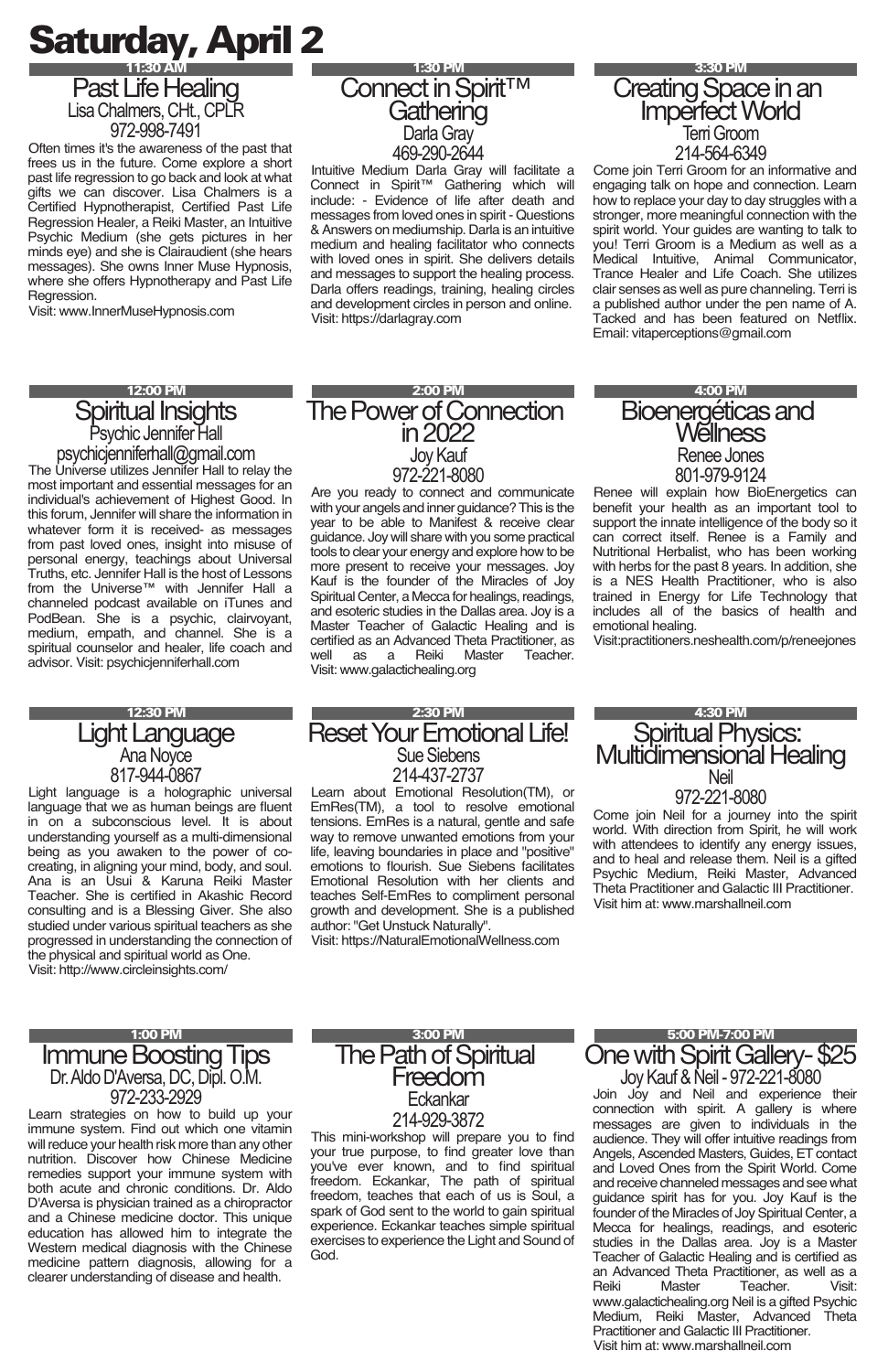# Sunday, April 3



Chakras are the energy centers in your body. They function best by staying open and being balanced. Samantha will do a cleansing of all major and minor chakras with divine energy for the entire audience. Samantha is a healer, psychic and medium. She is also an international, best selling author who writes Self-help/ Fantasy books.

#### 1:30 PM How Not to Cry When Plans Go Awry Dr. Jennifer Laing, MD 903-821-4001

Learn how to manage the stress and duress so you can survive and thrive. Discover how to put on your own oxygen mask and navigate through the turbulence surrounding us so you can come out on top in mind, body, & spirit. Dr. Laing, MD, Board Certified Family Physician, Usui & Karuna Reiki Master, integrates complementary medicine on a daily basis into her practice.

Visit: www.schoolofmysticalawakening.com

2:00 PM Journeys Through the Akashic Records Shelley Kaehr, PhD 940-391-0494 The Akashic Records contain all thoughts, deeds, and actions in the past, present, or future. Since her near-death experience in 2000, Shelley Kaehr has accessed this cosmic storehouse frequently, and discusses how you can access your own records for healing. As a world-renowned past-life regressionist, Dr. Shelley's method of combining energy work with hypnosis has been endorsed by leaders in the field of consciousness, including Dr. Raymond Moody and Dr. Brian Weiss. Visit Shelley online: https://pastlifelady.com

12:00 PM

#### **Tools for Raising our** Vibration Tamara Conner 469-236-8980

There are Seven Flames that align with the seven chakras of the body. There is an Ascended Master assigned to each flame to assist us in raising our vibrations individually and for the collective whole. Tam has studied many different healing modalities, including Reiki, NLP, and Hawaiian Healing, however, she feels that her most prolific teachings have come directly from Spirit. Most recently spirit has taught her what she calls "Angelic Light Healing," which is Angelic multi-dimensional energy that is subtle, yet powerful, and offers deep cleansing on all levels.

#### Visit: https://www.ehoomana.com

#### 12:30 PM The Levels of Dimensions **Explained** Joel Cecala 469-841-4414

We are all being affected by lower, middle, and higher dimensions. Let's talk about 1D to 22D. What these are, what we commonly interact with, and how this effects us daily. Joel is a Reiki Master Teacher, who studies the metaphysical and works closely with spirit guides. He is an energy healer as well as someone who removes entities and underworld spirits from people and locations. He helps people ascend to higher dimensions. Visit: informationintuitive.com

#### 1:00 PM The Hidden Gold in Our **Painful Relationships** Rebeca Eigen 281-799-2900

This talk by Rebeca Eigen is to learn more about Carl Jung's most valuable concept what he called our Shadow — how to live with it and love it —Together! Rebeca Eigen, Relationship Alchemist and Astrologer for 25+ years, specializes in the 7th House (marriage, partnership and open enemies; i.e. the shadow in us all). Visit: shadowdance.com

3:00 PM If You Don't Bend You Break! Aubrey Warren 817-722-6150

Learn how improving your flexibility will reduce physical pain, decrease your risk of injury, and increase your overall sense of well-being. Aubrey Warren is an Experienced Registerd Yoga Teacher and a Certified Yoga Education Provider who has been leading classes for over 20 years. She has been providing care as a Stretch Technician since the Grapevine Stretch Zone opened its doors in October 2021.

Visit: https://www.stretchzone.com/locations/ grapevine/

#### 3:30 PM **Holistic Therapies for** Optimal Emotional Health Drs.Tricia Seymour, PhD, ND & Rusty Barrier, PhD, ND 972-792-9900

Learn how to have optimal emotional health<br>with provector branches as traditional with psychotherapists naturopaths, Dr. Tricia & Dr. Rusty. You will learn about Bach flower essences, herbs,<br>breathwork tanning (EET) and other breathwork, tapping (EFT), and techniques for balancing your emotional health. Twin Flames, Drs. Seymour and Barrier are PhD licensed psychotherapists, hypnotherapists, energy healers, Reiki masters, traditional naturopaths (ND), nutrition coaches, published authors, successful entrepreneurs, and interfaith ministers. Visit: https://entelechea.org

4:00 PM Tuning into Your Body for Better Health Erin Schrick 817-781-7341

Understand the basics of healing with vibration, Herbs, plasma, and sound. Erin will summarize the most valid and truthful of all the sciences, the human energetic body, and explain how to interact with it. Erin has been in the field of education for over 22 years. She holds a B.S. with a major of physics, as well as an M.Ed in Educational Administration and an MA in Counseling. She is also a trained healer, who paid attention to her elders. Visit: https://thenaturegypsy.com/

#### 2:30 PM Detoxification using Transdermal Magnesĭum **I** herapy Daniel the Naturopath 828-713-2375

Magnesium is responsible for hundreds of vital functions in the body. One major role it plays is to heal the nervous system. Daniel will discuss how to enhance your health with this important nutrient. Daniel Thompson is a naturopath and an author, as well as the founder of the Heart of Tradition, a company that is in over 1,000 brick and mortar stores in France, Belgium & Switzerland. He now resides in Texas, where he is expanding his company to the US market. Visit: theheartoftradition.com

#### 512-659-0069 Through Holographic Sound Techniques, crystal bowls and vocal harmonics, activate the body's blueprint for health. Experience healing & balancing of physical, emotional, mental,

4:30 PM The Healing Power of Holographic Sound Dr. Paul Hubbert, PhD

and energetic bodies guided by higher consciousness. Paul holds a Ph.D. in Psychology, he's a Multidimensional Sound Master and teaches internationally. He is<br>certified in Grief Recovery, hypnosis. certified in Grief Recovery, Reconnective Healing and received recognition from the White House for his family counseling work. He's an intuitive channel, Reiki Master, musician and international recording artist. www.HolographicSound.com

#### 5:00 PM-7:00 PM Walking With Spirit Gallerv - \$25 Terri Groom 214-564-6349

Come join Terri with Vita Perceptions for an interactive connection with spirit. This gallery will focus on mediumship connections with loved ones, as well as channeled messages from guides, angels and other beautiful energies from the other side. Terri Groom is a Medium as well as a Medical Intuitive, Animal Communicator, Trance Healer and Life Coach. She utilizes clair senses as well as pure channeling. Terri is a published author under the pen name of A. Tacked and has been featured on Netflix.

Email: vitaperceptions@gmail.com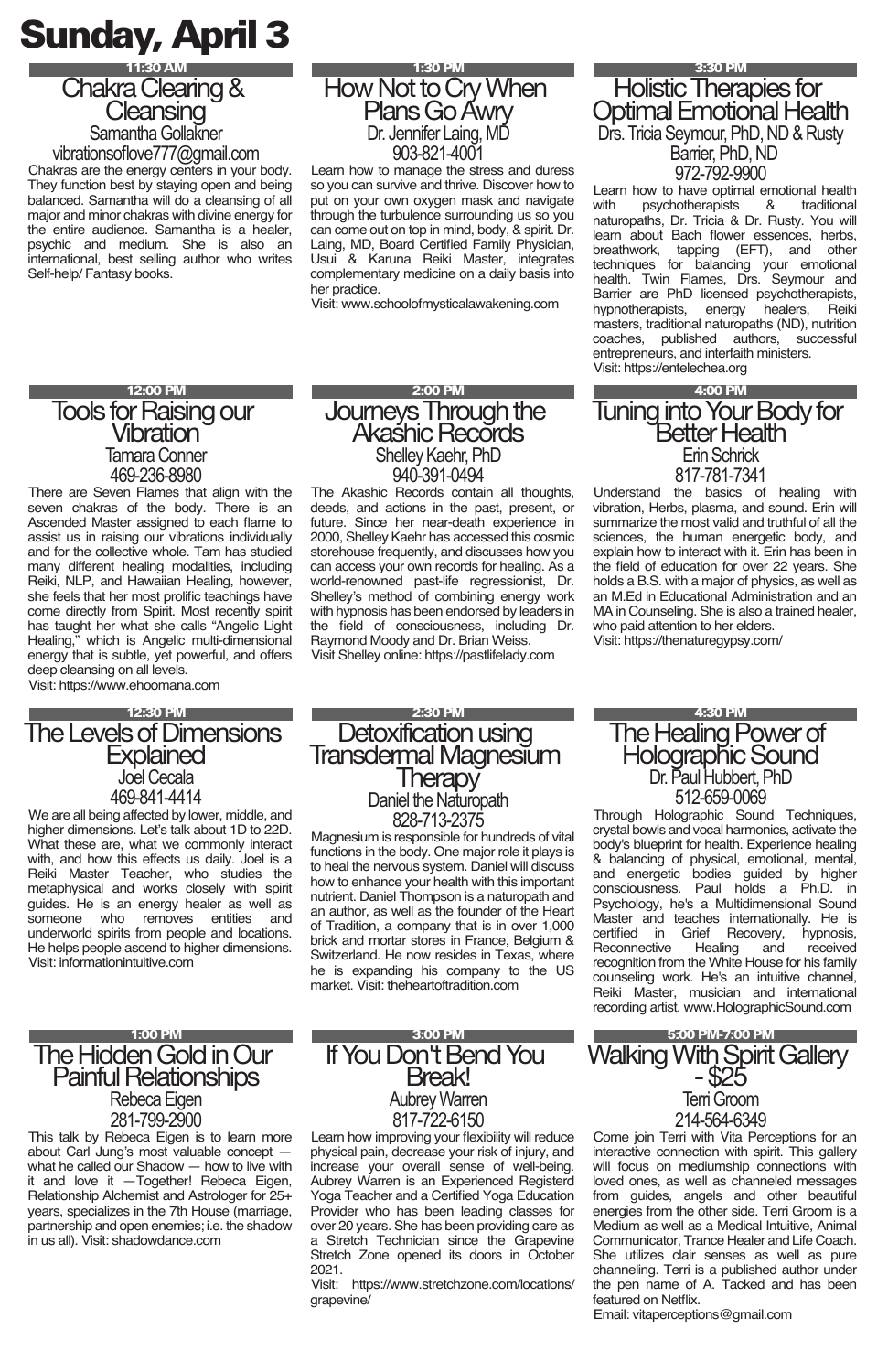# **Exhibitors**

### **AKASHA FI IX**

Ramon Malpica ........214-695-8806 A conscious and metaphysical streaming service. Mari Weldon www.akashaflix.com

### **Applied Therapeutic Sciences**

Arlon Craig Washburn

..................................817-481-4991 Medical massage, therapeutic massage, inch loss. www.appliedtherapeuticsciences.com

# **Artio Artisanals**

Bear & Wendy Griffin ..................................817-703-6141 Handmade/Homegrown creations for holistic healing. www.artioartisanals.com

### **Astrologer for the 7th House**

Rebeca Eigen...........281-799-2900 Jenni ........................815-530-5470 **Intuitive** Specializing in Relationships. shadowdance.com

### **BeBalanced Hormone Weight Loss Centers**

Sonja Kabell .............972-935-6484 Natural Hormone Balancing/ Weight Loss/ Supplements. www.bebalancedcenters.com

#### **BEMER - Independent Distributor**

Cheryl A. Van De Walle-Leo ..................................469-834-8616 Better blood flow, better health, better life! Cheryl-Leo.bemergroup.com

#### **Beyond The Horizon Wellness, LLC**

Amy Page.................469-464-9220 Dee Jackson ............817-863-6509 traditional holistic modalities. beyondhorizonwellness.com

# **Book Life**

Samantha Gollakner .... vibrationsoflove777@gmail.com Healing/ Psychic/ Medium; Author of Self-Help Series.

### **Carolyn P. Little - Clairvoyant Medium**

Carolyn P. Little ........469-867-0676 Christine Hocker.......972-489-9225 Clairvoyant Medium and Inner Child Counselor

# **Chiki Buttah Products**

Kim Keeshin .............512-771-6421 Tamara L. Conner ....469-236-8980 Greg Good................512-669-9670 face & skin care, pain relief, pet products, CBD. www.chikibuttah.com

# **Clairvoyant Psychic Medium/ Professional Artist**

.................Weldonmari@gmail.com Gives you a sketch of souls around you. PsychicMari.com

#### **Coaching with Catherine**

Catherine Cates .......469-850-2204 Austin Audu ..............214-929-3872 Psychic, life coaching. www.catherinecates.com

# **Crystal by the Sea**

Catherine .................815-530-2179 **Stress and Anxiety** Tools to heal your world. CrystalbytheSea.com

# **Crystal by the Sea**

CrystalbytheSea.com

# **Crystal Joy Corp**

Mary Hurley..............405-413-9791 Hand picked high energy crystals. www.facebook.com/crystaljoyok

## **Darla Gray, LLC**

Intuitive Medium & Healing Facilitator. darlagray.com

#### **Deelicious Scrubs and More®, LLC**

Holistic & Vegan, Home, bath, & body business. deeliciousscrubs.com

## **Divine Soul Crystals, LLC**

Metaphysical shop. www.divinesoulcrystals.com

#### **DoTerra and Oracle Card Readings**

Essential oils, health & wellness, readings. christinehocker50@yahoo.com

#### **E Ho`omana**

Hawaiian Healer & Ho'oponopono. www.ehoomana.com

# **EarthWombyn LLC**

Patricia Walls

..................www.earthwombyn.com Shamanic sound tools

#### **Eckankar of Dallas**

Religion of the Light and Sound of God

# **Empaths: Overcome**

Speranta Cristache...929-500-1899 Intuitive Coach, Energy Healer: helping empaths. www.speranta.me

# **Energy Healer & Medical**

Experience the energy of Crystal Therapy! Donna Howell...........432-295-0170 Angel cards and Runes. www.DonnaHealer.com

## **Entelechea Ministries**

| Rusty Barrier / Tricia Seymour |
|--------------------------------|
| $\ldots$ 972-792-9900          |
| <b>Healing Ministry.</b>       |
| entelechea.org                 |

# **Erthy Bruja**

Darla Gray................469-290-2644 Shannon Price..........972-765-2924 Tools for your magick... Visit: ErthyBruja.com

## **Esoteric Echoes**

Stephen Ulrich..........309-648-8839 Tarot Interpretations. dracoeleven.wixsite.com/mysite

## **Essence of locks**

Kayla Williams..........214-207-2071 Fallon Q. Avery.........972-341-7559 Our Stylists cater to multi-racial Clientele. essenceoflocks.com

## **Exquisite Designs**

Antoinette B. Williams 817-718-1694 Jewelry and Crystals. https:// www.instagram.com/exquisite\_designs\_jewelry/

## **Good Wellness USA**

Crystal Energy (-ion) Products. Getvibranz.com/GregGood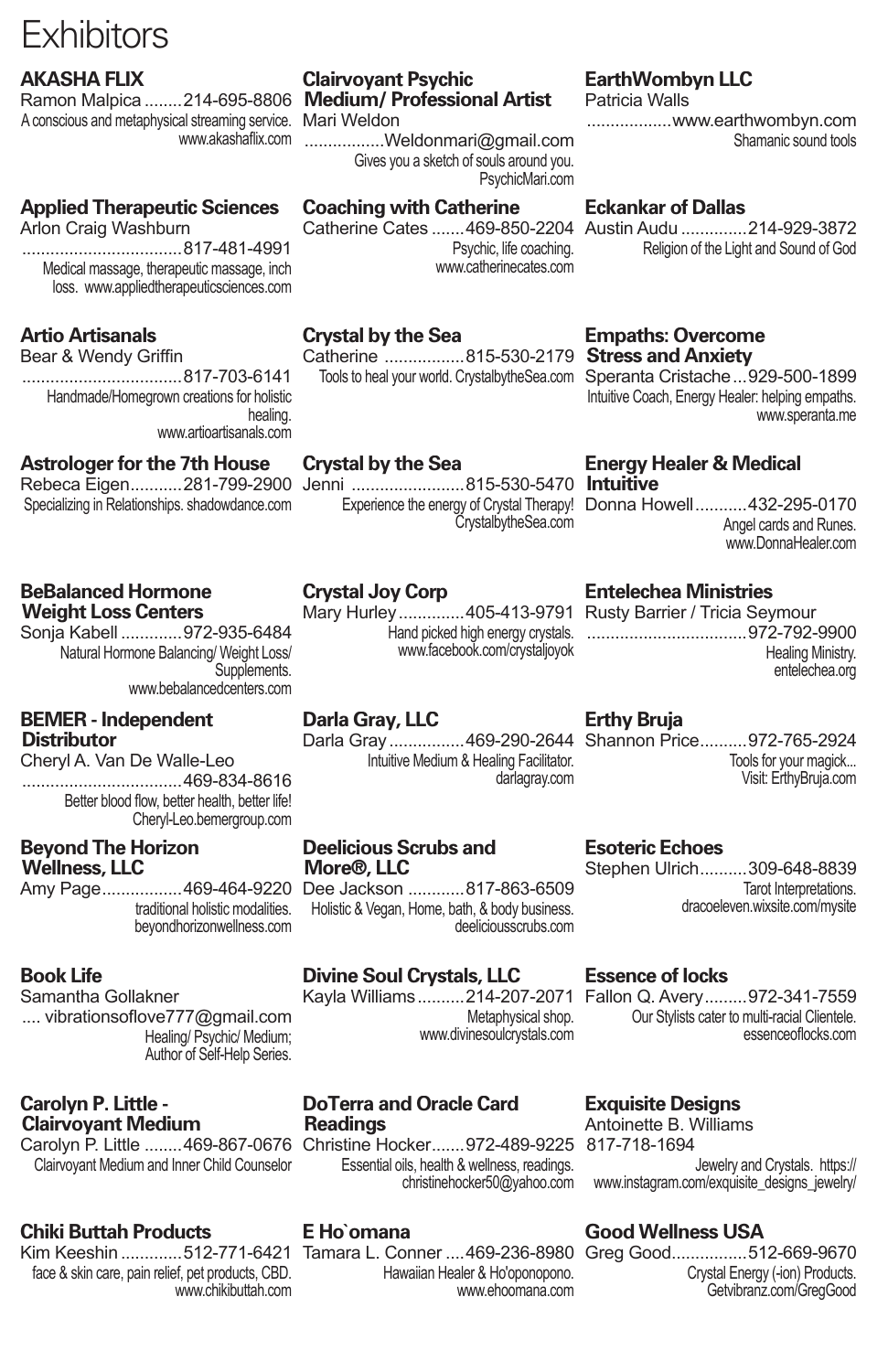#### **HealthyHelp4u.com**

Beth Carpenter.........512-707-9886 **Independent Distributor** Readings, Healings & energetic skincare. Judith Rosen .............972-523-5051 **Center** 

#### **Heart Vibe Healing**

Amy Schneider.........214-846-6858 Venita Curry..............720-237-3608 Neil ...........................972-221-8080 Experience Chakra Light Healing.

#### **Holographic Sound & Inner Balance**

Paul Hubbert ............512-659-0069 Crystal Bowls, Workshops, Egyptian Jewelry, Crystals. www.HolographicSound.com

#### **Human Embrace-Community Events**

Jennifer Rae & Ananda Kripa .......... 469-401-4777/469-888 9192 Register Family Expo & Holistic Festival 2022 Events! www.HumanEmbrace.org

#### **Inner Muse Hypnosis**

Lisa Chalmers ..........972-998-7491 **Fingerprints**

#### **Intuitive Advisor**

Stacey Bosley ..........757-810-7376 Tanya Griffin .............903-268-5436 Stephanie Morrison..214-814-5226 Psychic Readings, Amaurotic Soul Drawings & Channel. www.StaceySees.com

#### **Intuitive Psychic Medium**

Tak .......................... 573-837-7766 Rhonda Lightfoot......817-751-4516 Sarah Worley............817-808-6623 intuitive wellness/health coach, medium & empath. takeshifujii@gmail.com

#### **Intuitive Reader**

Oracle & Tarot Cards. Pavonine.Selene@gmail.com

#### **Intuitive Tarot**

Helen Watson........... 817-684-1146 **Wellness, PLLC** & Feng Shui Consultant.

#### **Intuitive Tarot Readings/ Visual-Voice Art**

Ren Adams...............214-475-6207 tbadams217@gmail.com

# **IT WORKS!®**

www.JudithRosen.ItWorks.com

#### **It's About Health**

Health & Wellness Products, itsabouthealth hiz

### **Kayla Rose**

Energy Healer/Psychic/Channel. kalye\_denise87@yahoo.com

#### **Lavanda Aromatherapy and Botanical Products**

All natural aromatherapy products. www.iLavanda.com

# **Life Purpose at Your**

Hypnotherapy & Past Life Regression Healing. Barbara Gale............512-961-2594 www.InnerMuseHypnosis.com Demystify Relationships & Destiny in fingerprints. Facebook - Barbara Gale

## **Light Language University**

Mind, Body and Spirit Education. lightlanguageuniversity.com

## **LightWorks Holistic Healing**

Energy Healing, Stones & Handmade Medicine Bags. lightworksholistichealing@gmail.com

#### **Mavi Healer of Hearts**

Pavi Selene ..............254-559-2650 Mavi Helmer .............214-477-7292 Kristin Quintanilla .....512-787-6969 Clairvoyant Psychic Medium (English-Spanish). Readings, Twin Heart Meditation.

# **MaVie MedSpa and**

Reader, Numerologist, Medium, Healer Marie Beauvoir.........847-477-5791 Iridology: Detect & prevent diseases prior to manifestation, wellness & beauty. maviemedspaandwellness.com

# **Miracles of Joy Metaphysical Store and**

Contact me for improved health & wellness. Joy Kauf ...................972-221-8080 Aura Photos & more! www.miraclesofjoy.org

# **Multi-Dimensional Healing**

A blend of Mediumship and Healing Modalities. www.marshallneil.com

# **Nationally Renowned Psychic**

..................................972-821-8080 Kathy Minier .............972-406-0080 Entertainment, groups, parties, & personal readings.

#### **Natural Grocers**

Elizabeth Devitt ........214-321-4777 Natural and organic grocery store. naturalgrocers.com

### **New Spiritual Horizons**

Ruth McKee .............580-235-6236 Helping to clarify your life purpose. newspiritualhorizons.com

#### **Next Level Harmonics**

Energy Therapy. nextlevelharmonics.com

## **OA Botanicals**

Reiki-infused Aromatherapy & Meditation Tools. www.OABotanicals.com

## **OKAS Designs**

Copper Jewelry, Crowns, Pendulums, Crystals. www.OKASDesigns.com

## **Open Hearts Crystal Boutique**

Summer Darvischi....817-559-3333 Yoga, Meditation, Energy Healing, Crystals. OpenHeartsSanctuary.com

#### **Orr Holistic Healing**

Ken & Diane Orr.......469-358-8451 Reflexology, Intuitive, Shamanic, Energy Healing & Chair Massage. orrholistichealing.com

Becky Heaton...........972-965-0636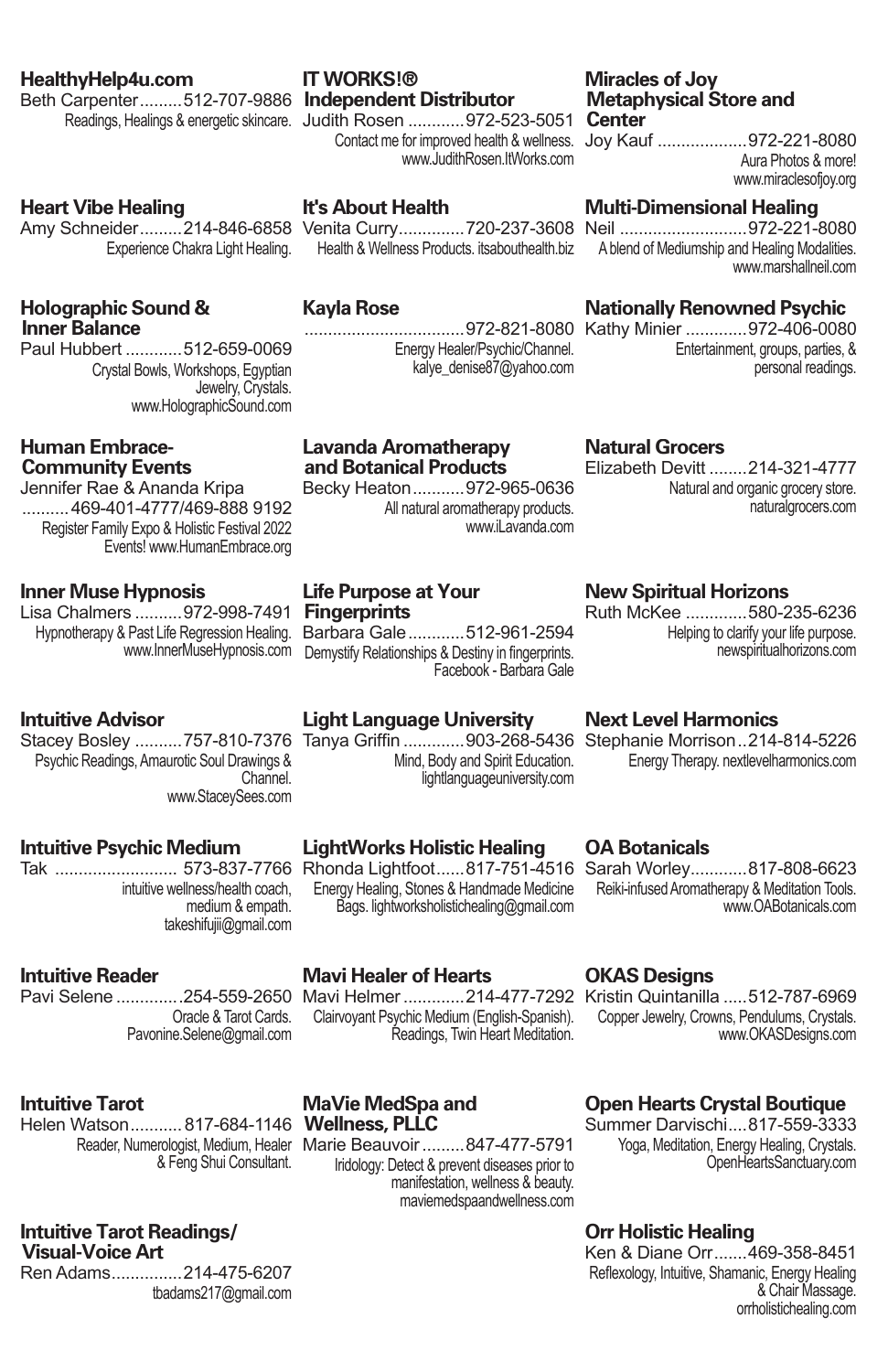# Exhibitors (continued)

#### **ProComfort Medical**

Kim Keeshin .............512-771-6421 Doug or Marina Swenson

#### **Readings & Healings**

Eloy Machuca...........347-687-5028 Dinah Sherrill............817-270-0350 ..................................972-821-8080 Tarot, Lenormand and Kipper Card Readings.

## **Smart Ash Holders**

Free customized shoes for Medicare recipients. ..................................972-351-1952 www.procomfortmedical.com We build incense holders, crystal grid plates, etc. www.smartashholder.com

# **The Nature Gypsy**

Erin Schrick ..............817-781-7341 Celtic Shamanic Wellness and Healings/ Readings. www.thenaturegypsy.com

#### **Theresa Callisto**

Tarot, Spiritual Intuitive, Reiki Healer. callistosong@yahoo.com

#### **Readings & Healings**

Joel Cecala...............469-841-4414 Joanna Davis ...........817-722-6150 Belinda Galipp, Independent Stylist Intuitive Guidance; Reiki Master Teacher. informationintuitive.com

## **Stretch Zone Grapevine**

**Sole Sister Reflexology**

### **Tips 'n Toes - Color Street**

Practitioner assisted stretching. ..................................972-523-9158 www.stretchzone.com Color Street is dry nail polish. Made in the USA.. www.colorstreet.com/belindagalipp

#### **Ree-Leaf Scan**

Renee Angela Jones 801-979-9124 Desiree Morrow........469-227-0151 Tim Pettitt .................432-770-0618 practitioners.neshealth.com/p/reneejones

#### **Restore Hyper Wellness Colleyville**

Rachel Rentschler....817-713-6452 Cryotherapy, Red Light Therapy, Compression. restore.com/locations/colleyville-tx/

#### **Rude Girl Treats**

Ande McNamara ..... 214-695-9971 Shari Davis ................ 214-793-3531 Zareena Samidon .... 817-901-0381 Locally made, hand crafted, CBD Chocolates. rudegirltreats.com

#### **Sacred Journey Experience**

Deanna Baza ...........817-495-6179 Daniel Thompson .....828-713-2375 Teresa Tinoco ...........214-429-5649 healing product. www.sacredjourney111.com

### **School of Mystical Awakening**

Jennifer Laing, MD...903-821-4001 www.schoolofmysticalawakening.com

#### **Self Unbound**

Amy Gunderson, DC ..................................972-854-3256 Network Spinal Chiropractic & Wellness Center. www.selfunbound.com

#### **Shelley Kaehr, PhD Past Life Lady**

Shelley Kaehr...........940-391-0494 books, energy healing, readings and regressions. pastlifelady.com

# **The Healing Charm**

**The GreenMan Studios**

Essential oil diffuser jewelry. www.thehealingcharm.com

# **The Heart of Tradition**

Offer energy sessions, card reads, Unique natural-state topical magnesium (Glass). Arts, costume jewelry, and holistic wear and gifts. theheartoftradition.com

## **The Holistic Warrior**

Energy Healing, Mantra Classes & More! .................................. 405 360-2250 Thomas Nolan, III, Ph.D. Readings, Energy Balancing, Dream Interpretation Stacey Smith ............214-502-5673

## **The Insurance Girls**

Health Insurance Brokers

# **The Lightline Revealed**

Tracy Darling ............210-725-2060 Spiritual Astrology, Soul Readings, Earth Treasures. mapmystars.com and spiritualflame.com

#### **Zilis**

**ZenTalas**

Nicol Southall ...........757-272-2163 Gwen M. Tinkis.........817-229-2236 Health and wellness supplements. zilis.com/Tinkis

# **Vita Perceptions**

**TPR Tarot**

Arthur Graye.............214-631-9917 Terri Groom ..............214-564-6349 Life Coaching from the Other Side. vitaperceptions@gmail.com

Tarot Card Readings. timpettittreynolds@gmail.com

**Vitality Wellness Clinic**

Acupuncture Clinic. www.vwellnessclinic.com

## **Witchy B!tch**

www.imaginezlarts.com

Orgonite/Resin Art/Gem Stone Jewelry.

www.ZenTalas.com

One stop spiritual shop. www.thegreenmanstudios.com

Bio Energetic Wellness Scan. We sell natural products for hair, body and spirit. **T.W.I.N Hair, Body, Wellness** desy23@gmail.com

Reflexology. dinahshe@gmail.com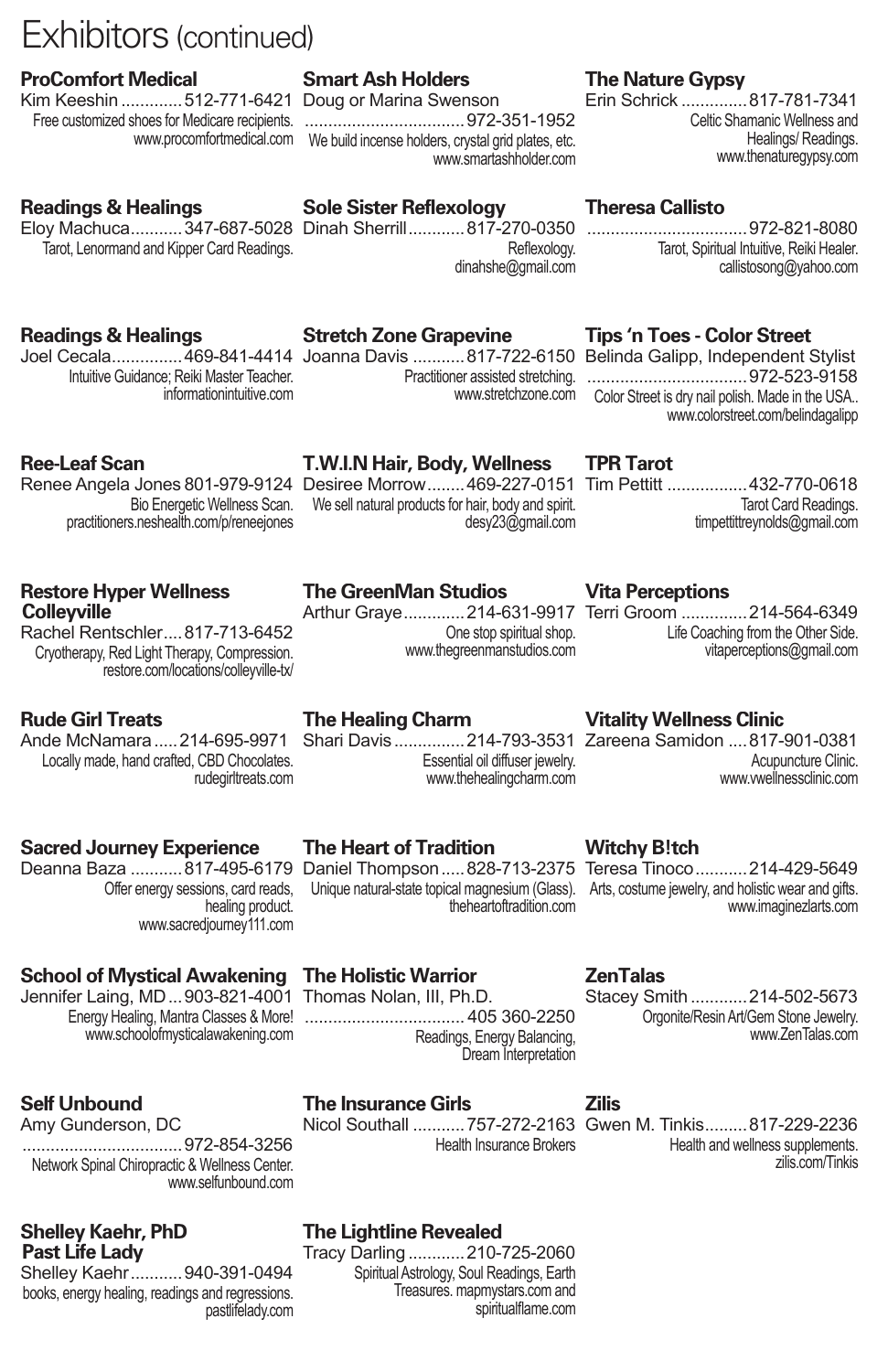# Literature Table

### **A Wellness Alternative.com**

Edna Craven ............214-769-2209 Lisa Chalmers ..........972-998-7491 Alex Haynes-Quintero Holistic Wellness. 14detox.com

# **Acupuncture & Herb Clinic**

Dr. Aldo D'Aversa, DC, Dip. O.M., C.C.E.P....................972-233-2929

# **Darla Gray, LLC**

darlagray.com

#### **Lactation & Development Resources**

**Inner Muse Hypnosis**

Physician trained Chiropractor & Chinese IBCLC.......................214-892-2968 Medicine Doctor. Offering breastfeeding support & feeding therapy. Marissa Yahil, MSOT, OTR/L, www.lactdev.com

# **Miracles of Joy**

Intuitive Medium & Healing Facilitator. Joy Kauf ...................972-221-8080 Aura Photos & more! www.miraclesofjoy.org

# **Eckankar of Dallas**

Austin Audu ..............214-929-3872 Stephanie Morrison..214-814-5226 Religion of the Light and Sound of God

# **Next Level Harmonics**

Energy Therapy. nextlevelharmonics.com

# **Readings and Healings**

Joel Cecala...............469-841-4414 Intuitive Guidance; Reiki Master Teacher. informationintuitive.com

# **The Highest Path**

Hypnotherapy & Past Life Regression Healing. ..................................469-992-8352 www.InnerMuseHypnosis.com ζάω Energy Healing - Spirit, Heart, Mind & Body. thehighestpath.org

# **The Highest Path**

Elise Adam ...............972-876-6236 Divine Channel, Psychic Readings & Spiritual Coaching. thehighestpath.org

# **The Lightline Revealed**

Darla Gray................469-290-2644 **Metaphysical Store and Center** Tracy Darling ............210-725-2060 Spiritual Astrology, Soul Readings, Earth Treasures. mapmystars.com and spiritualflame.com

#### **Human Embrace-Community Events**

Jennifer Rae & Ananda Kripa .......... 469-401-4777/469-888 9192 Register Family Expo & Holistic Festival 2022 Events! www.HumanEmbrace.org

# **Wellness Expo®**

2022 EVENTS · WellnessExpo.net/attend/

# **Wichita Falls, TX: May 14-15, 2022** Ray Clymer Exhibit Hall

**Grapevine, TX: July 23-24, 2022** Grapevine Convention Center

**Conroe (Houston): Sept. 3-4, 2022** Lone Star Convention & Expo Center

**Waxahachie, TX: October 8-9, 2022** Waxahachie Civic Center

# WellnessExpo.net • 972-925-9393